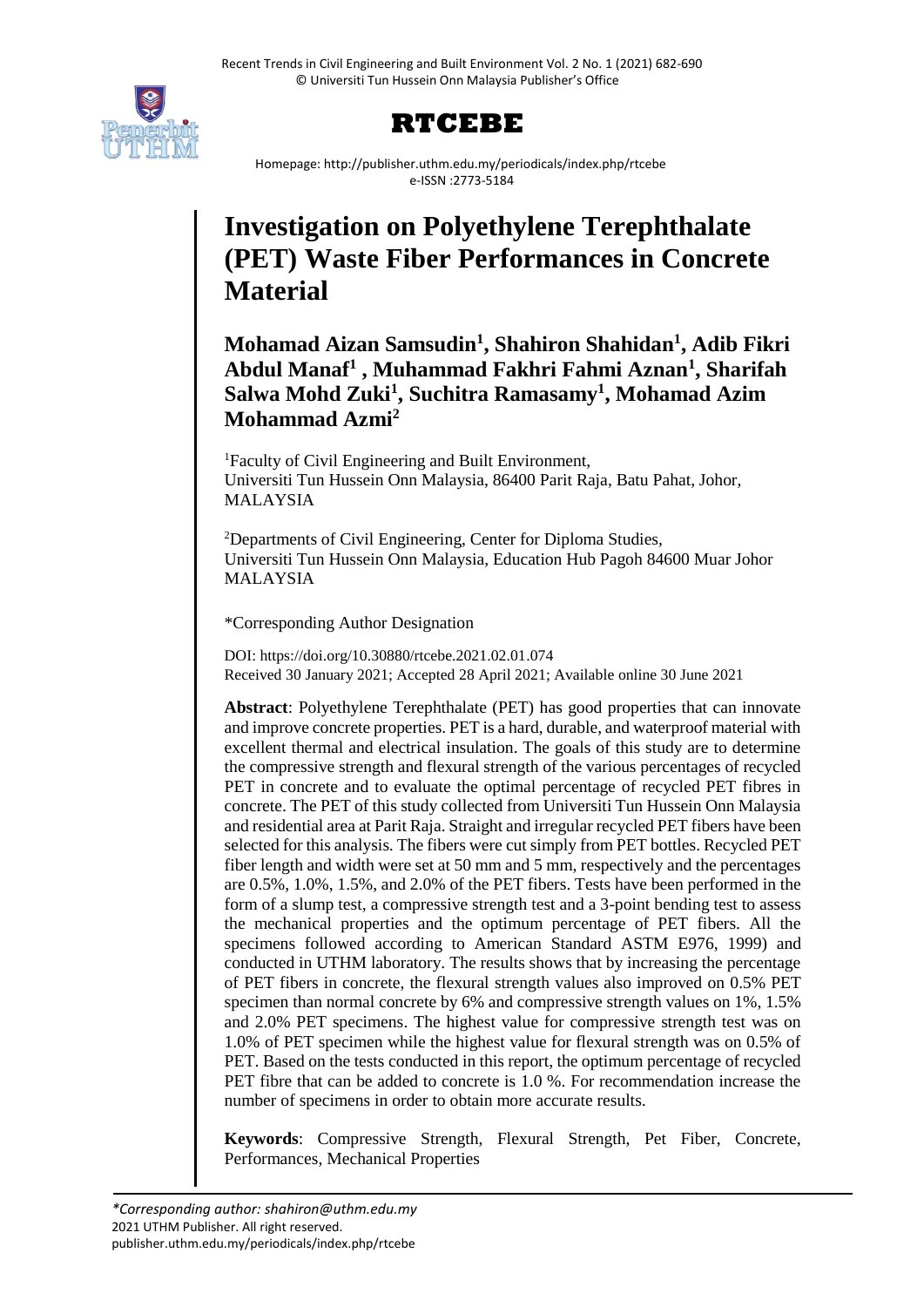#### **1. Introduction**

Additional materials in concrete such as fibers can be classified as polypropylene (PP), polyethylene terephthalate (PET), polyethylene, polystyrene (PS), polycarbonate, nylon, aramid, and polyester reused product. Polyester reused products such as glass, rubber, and cellulose among other materials [1]. Fibers that are included as advance in concrete mix perform better than existing concrete. The number of fibers within the concrete determines its resistance to compression. Sewing impact that fibers have on cracks beside other preferences in terms of toughness, ductility, affect strength (durability), abrasion, and fatigue [2]. These ecological preferences have had a positive impact on the application of fibers in structures, especially those with low-reliability structures, such as slabs for inspection, walls, columns and foundations. Polyethylene Terephthalate (PET) has good properties that can innovate and improve concrete properties. PET is a hard, durable, and waterproof material with excellent thermal and electrical insulation.

Environmental pollution caused by polyethylene terephthalate (PET) is getting worse these days. Most PET bottles used as beverage containers become waste after their usage. That problem can be reduced by undergoing the recycling process. The use of recycled PET fibers in a concrete mix can help to reduce environmental issues. This is done by reducing the growing amount of PET plastic bottles thrown into landfills. Polyethylene terephthalate is also known as bottle fibers material. There are many advantages of the use of plastics in concrete The increase in the use of plastics is due to its beneficial properties which are complete versatility and tailor-made ability to meet specific technological needs, lighter weight compared to competing materials which reduce fuel consumption during transport, durability and endurance, chemical and water resistance and impact resistance [3]. Therefore, it is important to study the optimum amount of recycled PET fibers which can be added to the concrete mix so that it would be appropriate for utilize within the development industry.

#### **2. Overview Previous Research**

Previous research on the use of PET waste fiber in concrete and building materials have been performed. PET waste fiber has been used as aggregates in the concrete mix, which can produce some positive effects on the physical or mechanical properties of the concrete. Other than that, Polyethylene terephthalate (PET) is also used in concrete as fiber in reinforcement and as a binder in replacing cement. Table 1 shows the various studies which were conducted on utilization recycled Polyethylene terephthalate (PET) fiber.

| N <sub>0</sub> | <b>Author/Year</b>                | <b>Outcomes</b>                                                                                                                                                                                                                                           |
|----------------|-----------------------------------|-----------------------------------------------------------------------------------------------------------------------------------------------------------------------------------------------------------------------------------------------------------|
| 1              | (Mohammed &<br>Rahim, 2020)       | Polyethylene terephthalate (PET) fibre capable of raising the<br>cracking load of high-strength concrete beams and shows the<br>ability for crack control within the elastic range.                                                                       |
| 2              | (Ullah Khan & Ayub,<br>2020)      | Both fibers and strips demonstrated a ductile behavior, so<br>investigating the hybrid usage of PET fibers and strips is advised.                                                                                                                         |
| 3              | (Al-Hadithi et al.,<br>2019)      | 1.5% of Polyethylene terephthalate (PET) contains maximum<br>compressive strength and elasticity modulus, flexural strength,<br>and elasticity modulus. The final result would be better compared<br>with existing concrete in all mechanical properties. |
| 4              | (Pereira et al., 2017)            | PET in concrete enhanced the mechanical properties of organic<br>concrete in terms of compression, stress and bending.                                                                                                                                    |
| 5              | (Marthong $\&$<br>Marthong, 2016) | Reducing macro cracks due to fiber-bridging operation<br>contributes to an overall durability improvement for PFRC<br>examples.                                                                                                                           |

**Table 1 : Summary of journals and its description**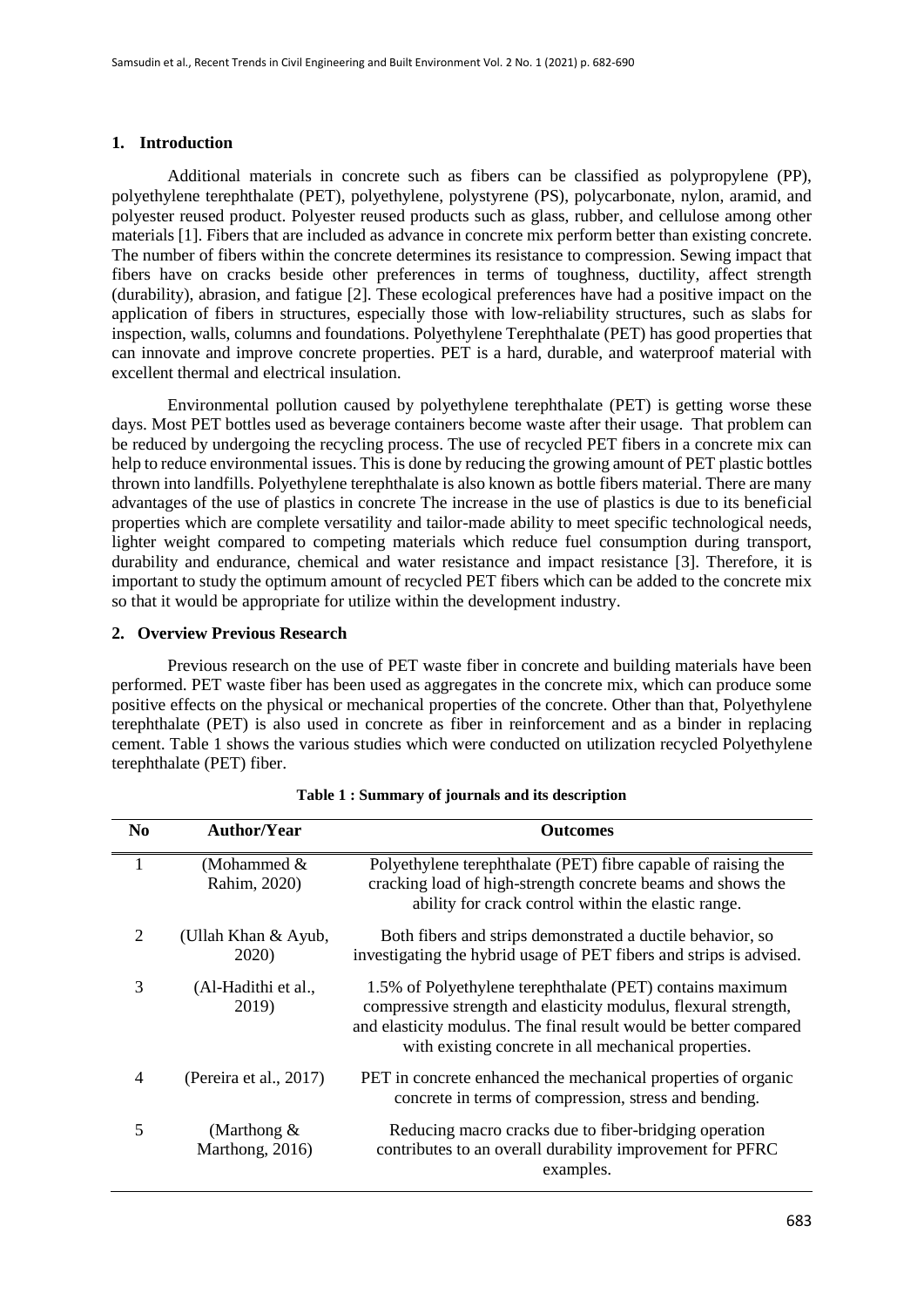| 6  | (Kodadadi & Khodaii,<br>2018) | Reinforced concrete beams with 0.5% polyethylene terephthalate<br>(PET) samples capable of managing shrinkage cracks and<br>increasing the structural ductility of reinforced concrete structures                       |
|----|-------------------------------|-------------------------------------------------------------------------------------------------------------------------------------------------------------------------------------------------------------------------|
|    | (Foti, 2013)                  | Due to the addition of PET strips, the cracking load was not<br>dramatically changed but a more ductile concrete behavior.                                                                                              |
| 8  | (Foti, 2011)                  | The post-cracking actions of plain concrete parts will have an<br>outsize effect with the addition of a terribly bit of fibers from<br>recycled and cut PET bottles, which will greatly increase<br>specimen toughness. |
| 9  | (Kim et al., 2010)            | The reused reinforced concrete specimens of PET fibre had<br>relative ductility indices approximately $7-10$ times higher than<br>those of the non-reinforced fibre specimens.                                          |
| 10 | (Choi et al., 2009)           | The circular form of the WPLA particles and their zero<br>absorption have increased the slump of WPLA concrete, which<br>reduces the absorption of the fine aggregate.                                                  |

Based on the table 1, we can infer that the study of recycled PET fibers in a concrete mixture was carried out by early researchers on the basis of the table 1. The aim of victimization recycled PET waste within the construction industry was to save lots of the environment because the quantity of plastic waste generated increasing day by day and it cannot be decomposed easily. The studies targeted a lot of on numerous water-cement ratios within the concrete mixture design. All of those studies were conducted to develop a better characteristic of fiber concrete for future use additionally to saving the environment.

#### **3. Material and Procedure**

The foundation components of concrete are cement, water, coarse and fine aggregates. The British Standard (BS) was used as standards for selected materials used in the Malaysian construction industry.

#### 3.1 Material Preparation

The materials used in this research included Fine Aggregates (FA) which maximum sized was 4.7mm and passing the sieving process according with BS EN 933-1, Coarse Aggregates (CA) sized maximum 20mm and passing through sieving based on BS EN933-1, Ordinary Portland Cement Type 1 (OPC: TYPE 1) which was base on MS EN 197-1: 2014, water, superplasticizer and recycled PET fibers with 25mm long and 5mm width. Preparation of materials and recycled PET fibres as seen in Figure 1.



 $(a)$  (b)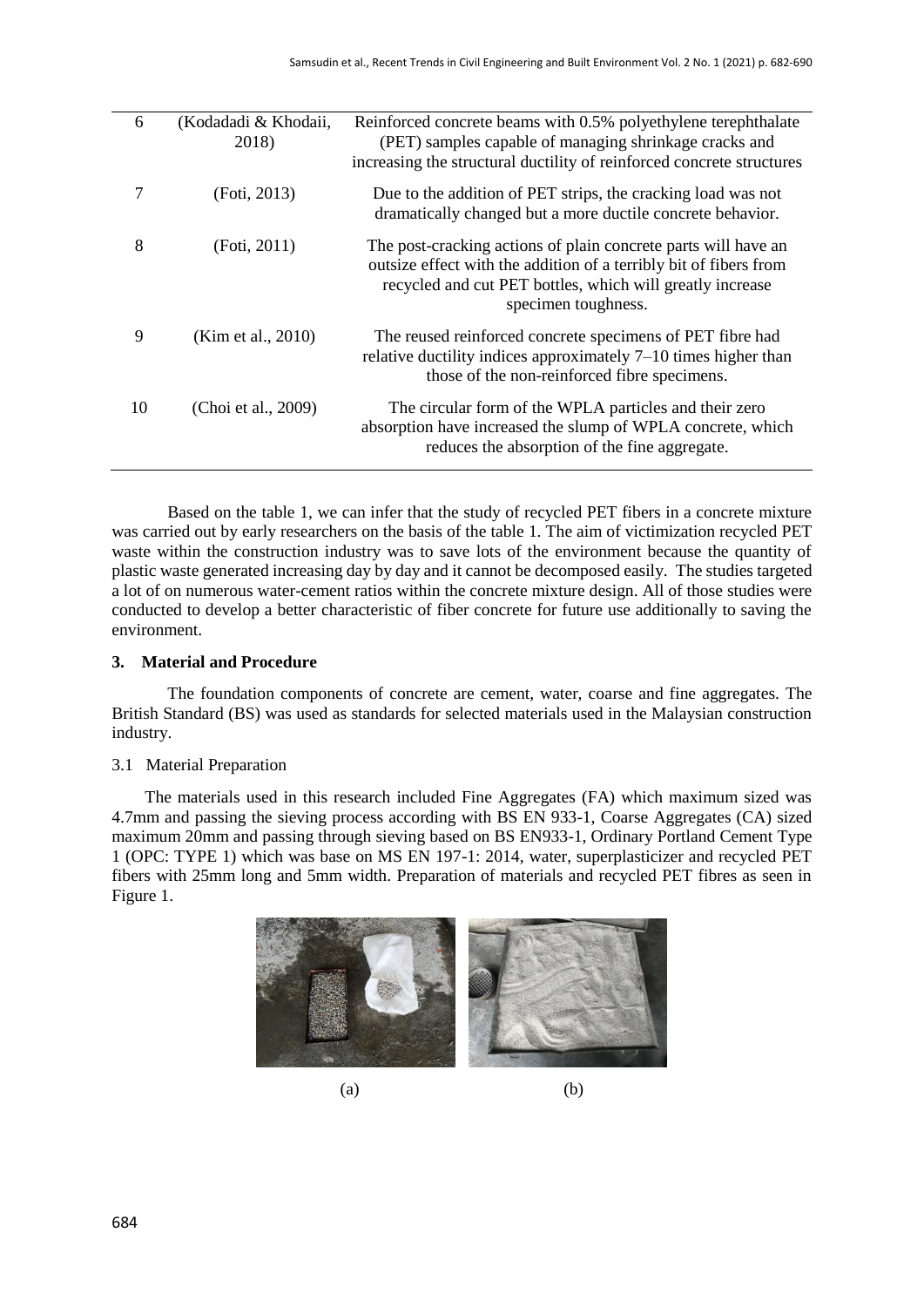

**Figure 1: Preparation of materials: (a) Coarse Aggregates, (b) Fine Aggregates, (c) PET fiber (d) Superplasticizer**

### 3.2 Preparation of PET fiber

Polyethylene terephthalate (PET) plastic bottles have been collected and cleaned before being cut into fibre form. The procedures for the cutting of recycled PET bottles are listed in the following paragraph. The process of collecting the PET bottles took around 1 weeks. PET bottles was collected from Universiti Tun Hussein Onn Malaysia (UTHM) and residential area at Parit Raja. After the bottles were collected, clean and dry the recycled PET bottles to get rid of any contaminant on bottles. Next, the recycled PET bottles were cut into smaller pieces. Finally, the recycled PET pieces were cut into desired size and shape which is 25mm in length and 5 mm in width as shown in Figure 2.



**Figure 2: Process of preparation PET bottles fiber: (a) Collect PET bottles, (b) Clean and dry PET bottles, (c) Cut PET bottles in pieces, (d) Cut PET bottles into required size.**

# 3.3 Design Mix

In order to form a concrete sample, all materials blended together. The mixing design to choose the most suitable concrete components and to determine the relationship between the materials in order to achieve the desired power. For normal and PET concrete strength, 3 concrete cube samples respectively were produced using grade 35 concrete. Table 2 shows the weight of all materials needed for the mixing process.

#### **Table 2: Mix design of concrete**

| Quantities (kg) | Per $m^3$ | `otal |
|-----------------|-----------|-------|
| ement           | 500 OO    | 77 50 |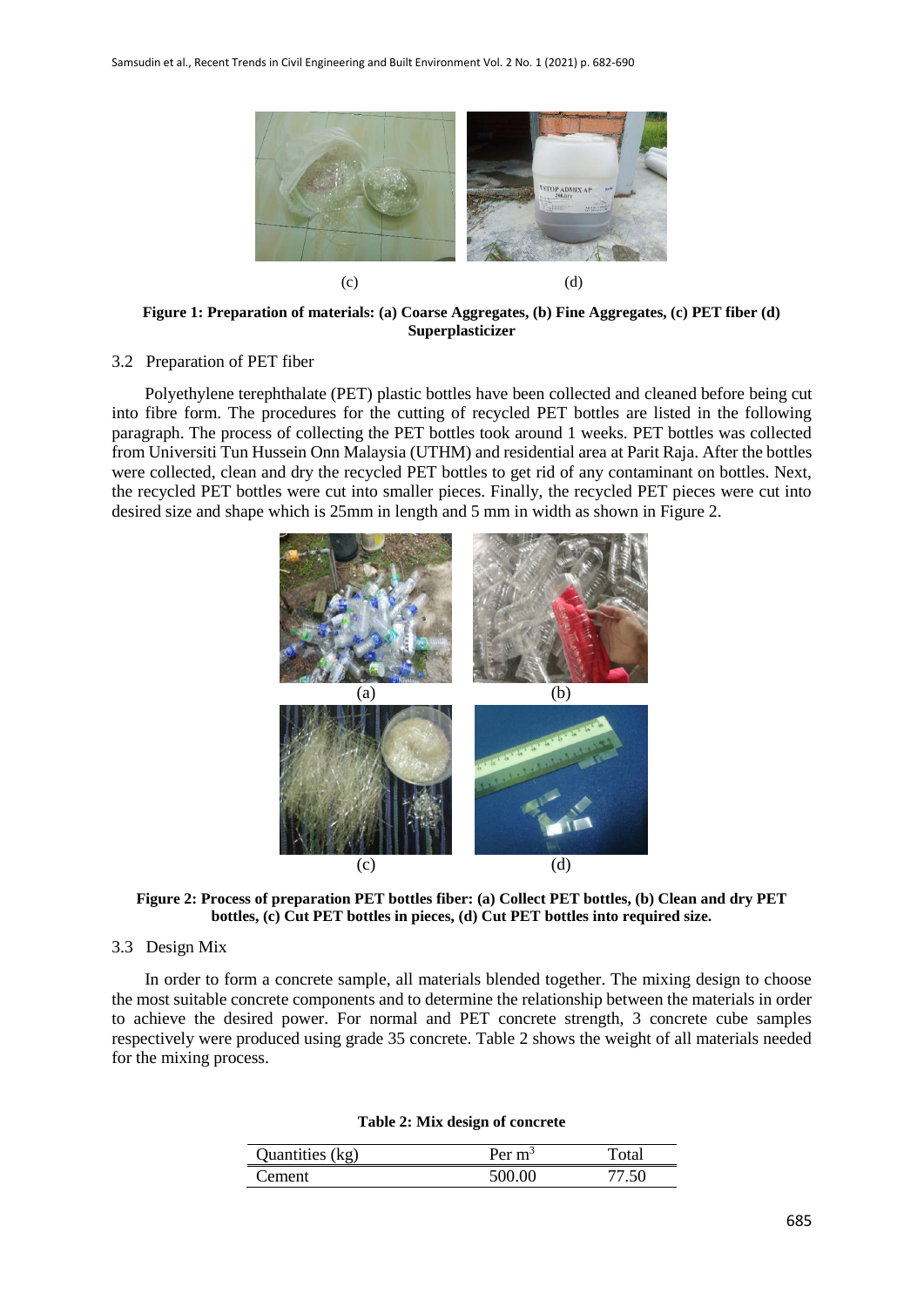| Water             | 225.00  | 34.90  |
|-------------------|---------|--------|
| Fine Aggregates   | 505.00  | 78.30  |
| Coarse Aggregates | 1175.00 | 182.15 |
| <b>PET</b> fibers | 420.00  | 0.66   |

# 3.4 Specimens

There are two types of molds which are cube shaped specimens and prism shaped specimens were measured 100mm x 100mm x 100 mm and 100mm x100mm x300mm respectively. For compressive strength test, 6 specimens each of normal mix, 0.5%, 1.0%, 1.5% and 2.0% PET were used. For the concrete mixing phase, cube molds measuring 100mm x 100mm x 100 mm and prism molds measuring 100mmx 100mm x 300mm were prepared. The concrete specimens were soaked in clean water for a 7 and 28 days for curing process. All the materials were weighed first before the casting process. Table 2 indicates the weighting scale used for the preparation of the sample. For the casting process of concrete specimens, a concrete mixer was used. Figure 3 demonstrates the concrete mixer used for the casting of concrete specimens.



**Figure 3: Mixing process: (a) The mixer has been filled with part of the water, (b) Materials have been added to the mixer, (c) Materials have been mixed for a period of time, (d) Pour the concrete into mould.**

#### 3.5 Test Setup Acoustic Emission

The prims were labelled with the coordinate pattern before the test was carried out to determine the position of the crack after the test. The surface of the prism was then smoothed for installation of the AE sensor. This is done in order to ensure proper bonding between the AE sensor and the concrete surface. The AE win software must be set up after installation of the AE sensors and before testing. After all of the configuration procedures have been completed, a load can be applied to the beam. Below demonstrates the research setup for the acoustic emission test.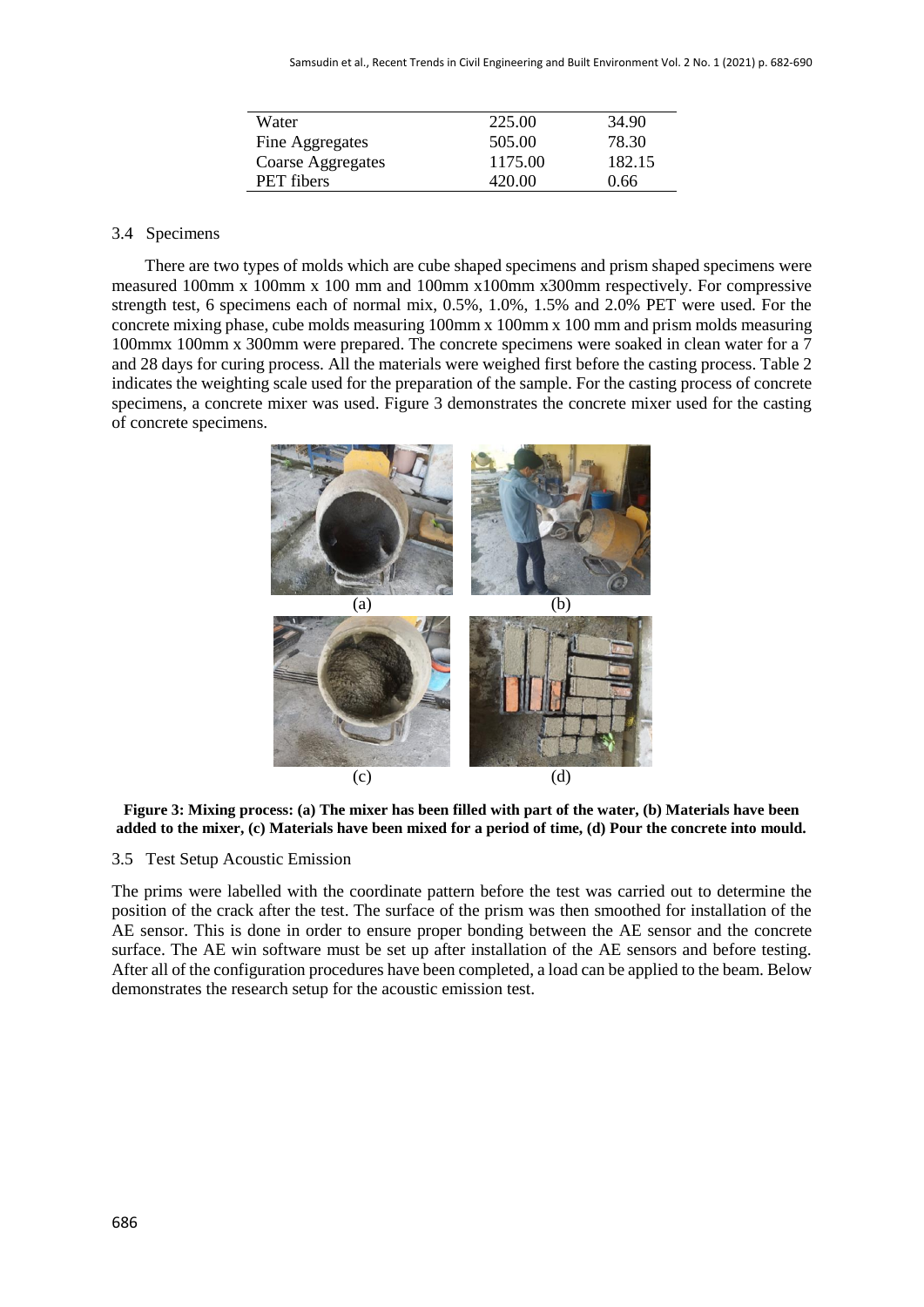



#### **4. Results and Discussion**

Analysis of the findings obtained from the laboratory test data. The study was conducted on the basis of the parameters used to evaluate the impacts of the percentage of recycled PET fibres in concrete under curing conditions of 7 days and 28 days respectively. This part consists of the results of slump test, flexural strength test and the compressive strength test.

## 4.1 Slump test

The slump test did not involve the results of all the parameters that influence the workability of the mixture. The mean slump value ranged from 63 mm to 97 mm. All the values of the concrete slump fall and rise within the range of the slump value. The lowest slump value was recorded at 1.0 % of PET fibre in concrete. Indirectly, it shows that 1.0 %of PET is the optimal amount of PET fibre in concrete to achieve the highest workability. Figure 4 and Figure 5 demonstrate the slump test carried out and the condensed data in the form of a graph, respectively.





**Figure 5: Concrete slump for each mixture**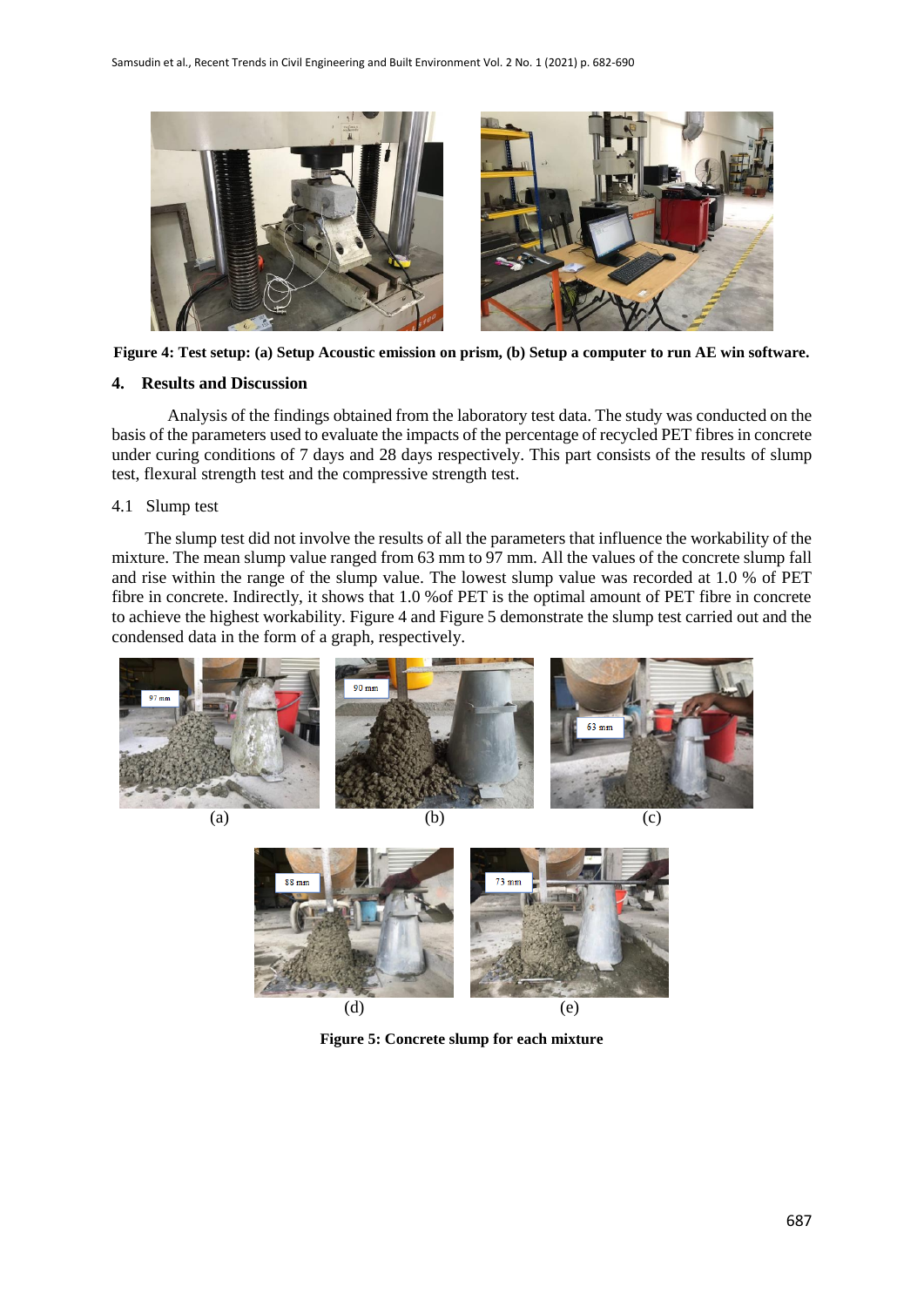

#### **Figure 5: Slump test results**

According to BS EN 12350-2:2009 (2009), the true slump is about 75 mm  $\pm$  25 mm. However, as additional materials are applied to concrete, its slump value and workability can change accordingly. Figure 5 showed that the value for the usual concrete slump was 97 mm, which ranged from 50 mm to 100 mm. However, with the inclusion of 0.5 % of PET fibres in concrete, the slump value decreased to 90 mm, which was a 7 % difference from the control concrete value. The rest of the PET fiber concrete continuously decreased by 1.0 % PET, 1.5 % PET, 2.0 % PET recorded 63 mm (35 % decrease), 88 mm (9 % decrease) and 73 mm (25 % decrease) of slump values respectively from control concrete value.

Generally, the use of PET fibre decreases the workability of concrete because fibre has a comparatively larger particle size compared to fine aggregates. The difference in the size of the particles produces more friction and reduces the workability of the mixtures. In addition, the high content and wide surface area of the fibers can quickly absorb cement paste, enhancing the viscosity of the concrete mixture [13]. As a result, when the amount of PET fibre increases, the strength and plasticity of fresh concrete will decrease.

#### 4.2 Flexural Strength Test

Flexural strength testing was conducted at 7 and 28 days of age on concrete prisms. The average data was shown in the form of a graph in Figure 6. The load was applied without impact and increased gradually until the specimen failed.



**Figure 6: Graph flexural strength against PET fibers**

Based on Figure 6, an inverted bell-shaped curve similar to the compressive strength of PET fibers concrete was obtained. Flexural strength improved from standard concrete to PET 0.5% with values 23.54 MPa after a curing time of 28 days. Indirectly, makes 0.5% of PET fibers as an optimum value for PET fibers in concrete. Increased strength was seen from 7 days to 28 days of curing with every percentage of PET fibre involved except for the usual mixture of concrete. It demonstrates that the PET fibers responds well to other materials inside concrete on 0.5% PET than normal concrete.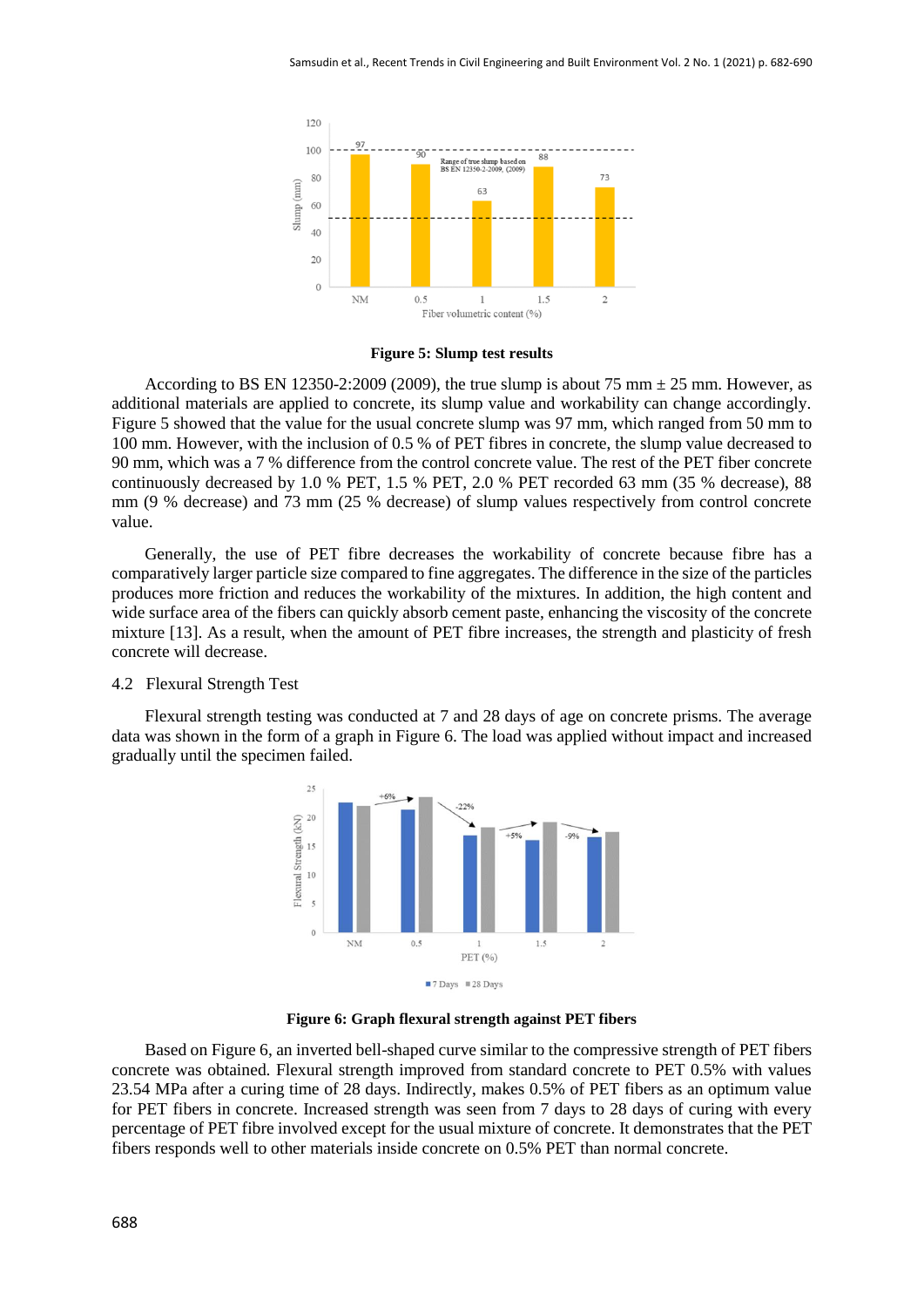#### 4.3 Compressive Strength Test

Figure 7 shows the data of compressive strength test presented in the form of a graph.



**Figure 7: Compressive strength against percentages of PET fibers**

The compressive strength pattern shown in Figure 7 above. The concrete strength of the target was 35 N/mm<sup>2</sup> . However, by increasing the percentage of PET fibres, the results have shown that the compressive strength values of the recycled PET fibres in the concrete mixture have also improved on 1.0%, 1.5% and 2.0% PET specimen than normal concrete and 6% increased the flexural strength on 0.5% PET specimen. Result showed for compressive strength on day 7, the normal concrete results were 38.3 MPa, 31.7 MPa for 0.5 % of PET, 35.6 MPa for 1.0 % of PET, 33.9 MPa for 1.5 % of PET and 37.4 MPa for 2.0 % of PET for concrete.

The results for day 28 concrete cured also showed a decreased compressive strength value for normal concrete resulted 43.0 MPa while concrete with 0.5 % of PET, 1.0 % of PET, 1.5 % PET and 2.0 % PET resulted values of 42.1 MPa, 49.8 MPa, 43.5 MPa and 45.0 MPa respectively. The graph of compressive strength with various percentages of recycled PET fibres showed fluctuations. The graph showed that 1.0 % of PET fibre concrete had the highest value. This was due to the inclusion of fibres that contributed to uneven dispersion in concrete.

However, 1.0 % of PET fibre concrete displayed the better distribution of fibre among other fibre concrete during the phase of analysis. As a result, 1.0 % of PET fibre concrete provided the highest compressive strength value. Adding fibres tends to cause bundling during mixing and pouring, also known as fibre baling. Fiber balling is impaired by the high chances of fibre surfaces coming into contact with each other. The region between the fibre surfaces is the weakest point in concrete; microcracks and macrocracks caused by compression loading are easily visible in this area. [12]

# **5. Conclusions**

All concrete specimens that containing PET fibre were tested using a flexural strength test (3-point bending). The maximum load value is the concrete efficiency measure. Usually, high-quality concrete capable of withstanding a higher load value. As a result, specimens containing 1.0 % PET fibre had the highest load compared to other specimens that containing other percentages of PET. The concrete sample with 1.0% PET is the best concrete performance.

On the other side, a compressive strength test was also performed on all specimens. The concrete specimen with 1.0% of PET fibre with the value of 49.8MPa achieved the maximum compressive strength on day 28. In conclusion, the higher the concrete performance, the larger the compressive strength.

Based on the tests conducted in this report, the optimum percentage of recycled PET fibre that can be added to concrete is 1.0 %. While a decrease in slump value and variations in compressive strength have been observed, the concrete specimen containing 1.0% recycled PET fibre has obtained the highest value in terms of strength. In the flexural strength test, the addition 1.0% of PET fiber demonstrated the highest value compared to the other mixtures.